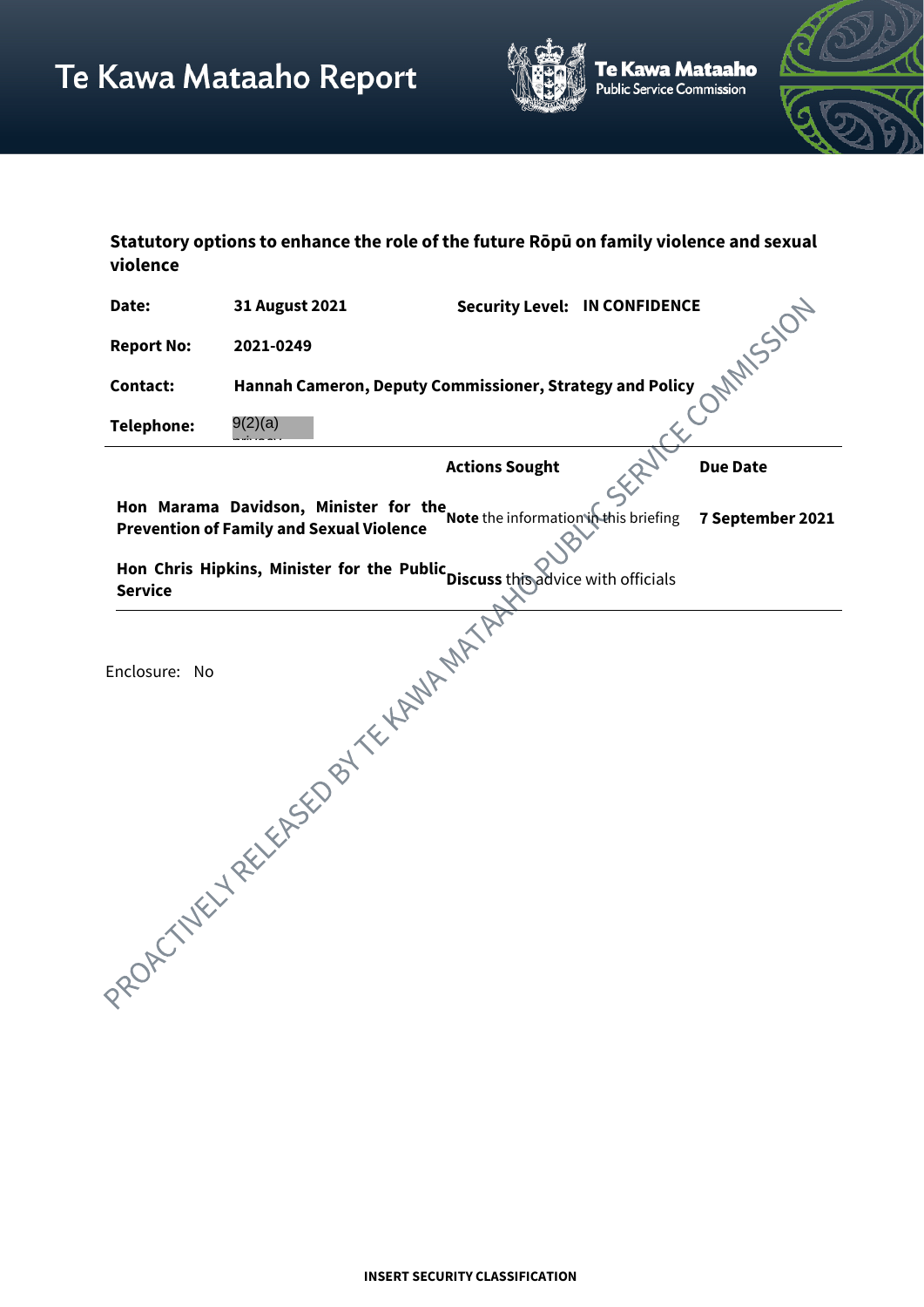## **Recommended Action**

We recommend that you:

- a **note** that you can set up an effective and enduring Rōpū for family violence and sexual violence without legislative change, and you can signal to Cabinet your commitment to support this
- b **note** that any future work on statutory options to enhance the role of the future Rōpū would need to consider matters including the problem and objectives; effective statutory design; and the appropriate statutory framework for any new provisions
- c **note** that statutory provisions can be created either by establishing a new Act or by amending an existing Act, and that based on preliminary analysis with the Ministry of Justice, our initial view is that it will be challenging to find an appropriate existing statutory framework for such **pro**visions
- d agree to task the new Executive Board for the Elimination of Family Violence@nd Sexual Violence, once that for it is established by Cabinet, to provide you with further advice on these matters by December 2021**.**

*Agree/Disagree.*

Hon Marama Davidson **Minister for the Prevention of Family Violence and Sexual Violence**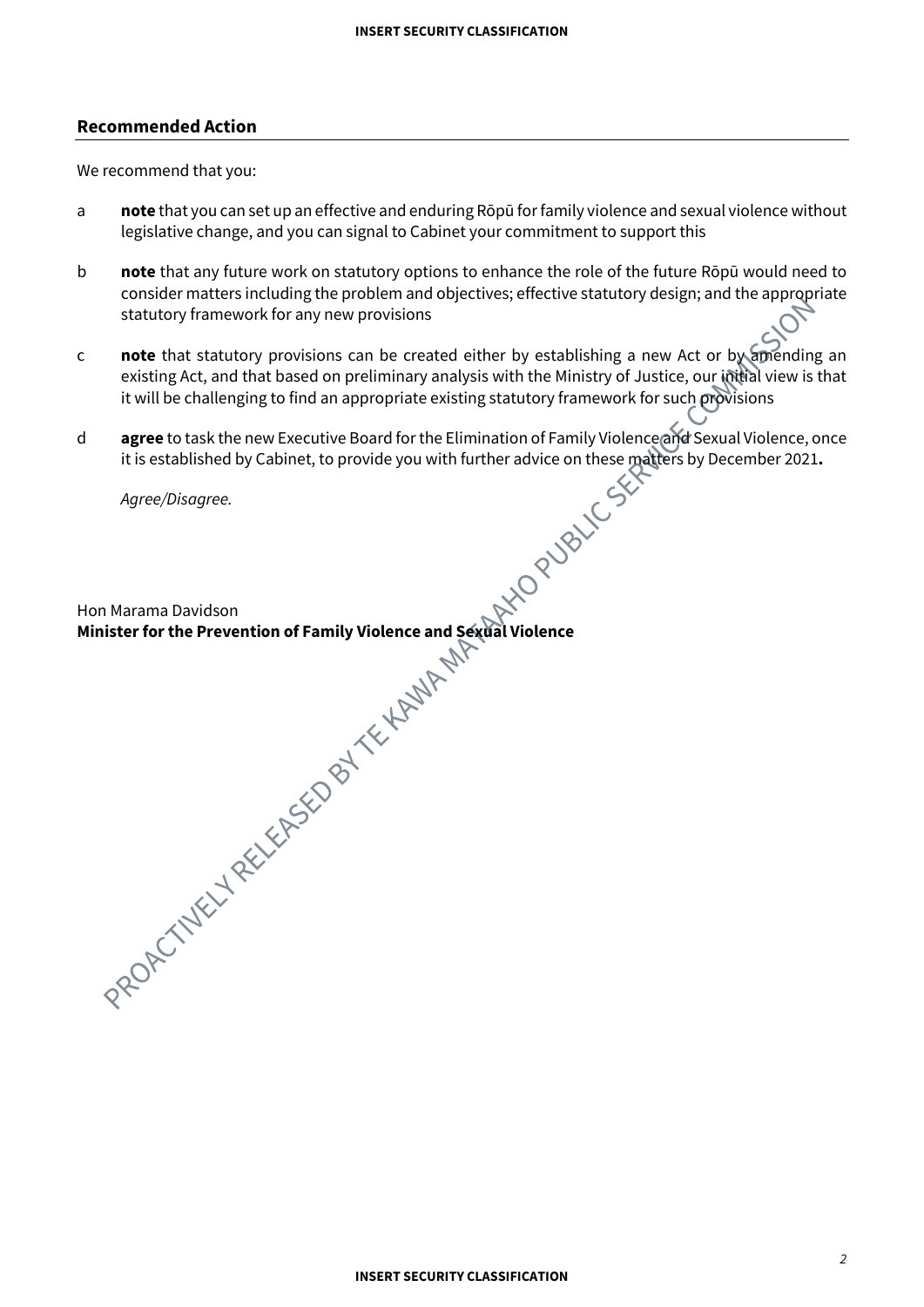## **Statutory options to enhance the role of the future Rōpū on family violence and sexual violence**

### **Purpose of Report**

1 This report provides initial advice on statutory options that could enhance the role of the future Rōpū for family violence and sexual violence. It sets out key policy and process questions that would need to be considered in any further work.

## **You are interested in exploring statutory options to enhance the role of the future Rōpū for family violence and sexual violence**

- 2 On 10 August 2021, you received advice from Te Kawa Mataaho Public Service Commission and the Family Violence and Sexual Violence Joint Venture Business Unit on arrangements for a future Rōpū for family violence and sexual violence [2021-0219 refers]. You have indicated that:
	- 2.1 you intend to seek Cabinet agreement to establish the future Rōpū as a **Ministerial advisory group**, with its core role being to provide the Minister for the Prevention of Family Violence and Sexual Violence with independent advice, and with a role in monitoring the implementation of the National Strategy and action plans to inform this advice
	- 2.2 you see the Rōpū as representing a mana-to-mana relationship with tāngata whenua who have relevant experience or expertise, rather than a Tiriti partnership between the Crown and iwi/hapū
	- 2.3 you intend to commit funding to support a sector-led 'Kaitiaki Rōpū' to identify sector nominations for the future Rōpū.
- 3 We have reflected these points in the draft Terms of Reference for the future Rōpū. The Kaitiaki Rōpū will be established in September 2021 and will run a selection process to ensure the future Rōpū can be established in February 2022. Once Cabinet has agreed to establish the new Executive Board for the Elimination of Family Violence and Sexual Violence, we have suggested that you seek advice from the Executive Board on appropriate support arrangements for the future Rōpū.
- 4 You have also shown a strong interest in exploring statutory options to further enhance the role of the future Rōpū. You have asked for more information about these options. We understand you want to ensure the Ropū is:
	- 4.1 **effective**  it has a strong tāngata whenua voice that is credible and is heard by government on key decisions relating to family violence and sexual violence

**enduring** – it is **positioned** to have a constructive relationship with government in the longer term.

### **You can set up an effective and enduring Rōpū without legislative change**

5 We consider that you can achieve your objectives for the Rōpū without establishing it on a statutory basis. Seeking a mandate from Cabinet to establish the Rōpū as a Ministerial advisory group will send a clear signal to other Ministers and the public about its status and role. This is consistent with the approach that has been taken to establish other Ministerial advisory groups such as the Oranga Tamariki Ministerial Advisory Board.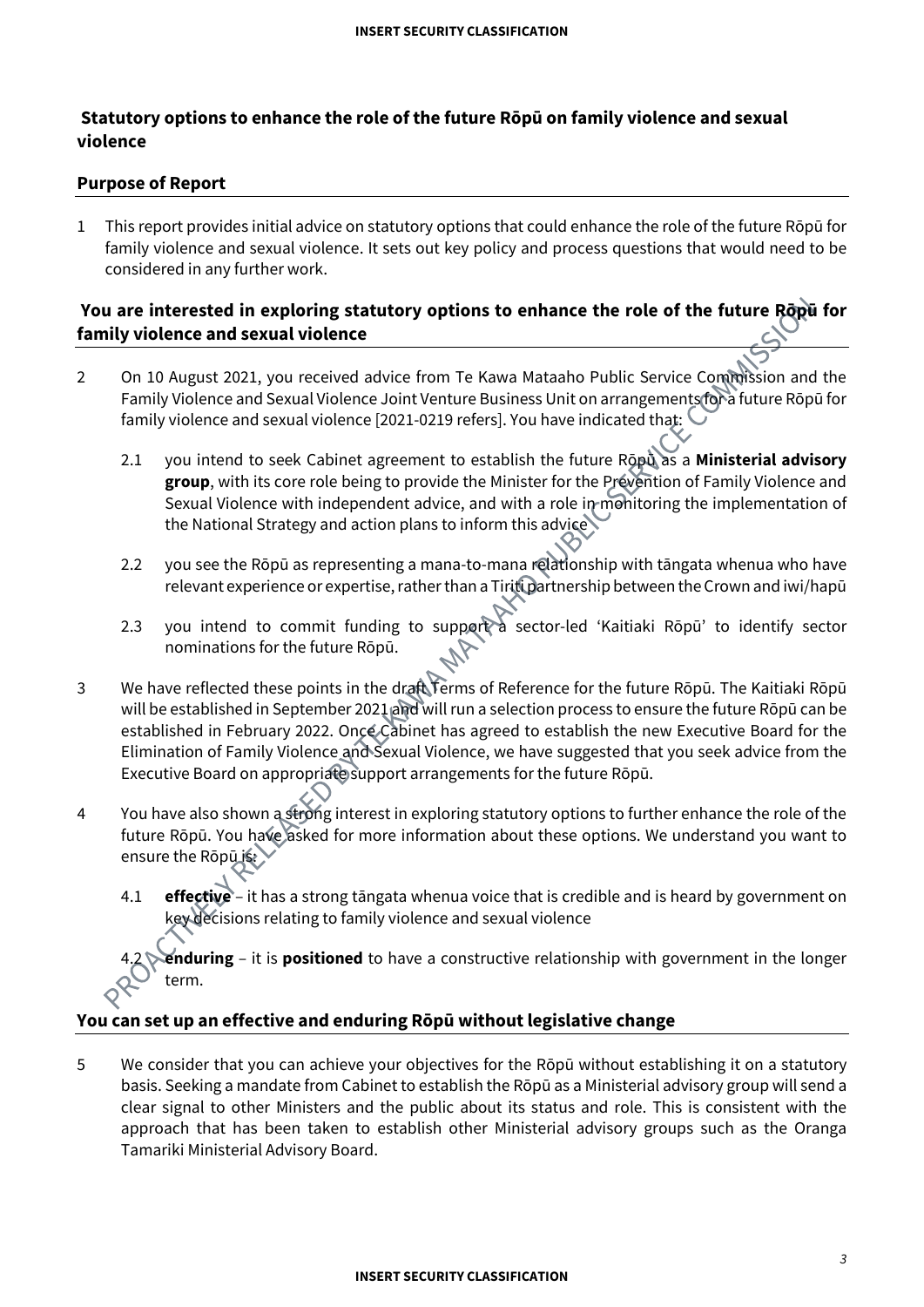- 6 A key factor in whether the Rōpū may continue in the longer term will be the support it is seen to have in the sector and community. If the Rōpū is seen as having a credible voice, then future governments are more likely to continue to seek its advice. There are examples of Ministerial advisory groups which have had an enduring role even though they were not established on a statutory basis. For example, the National Advisory Council on the Employment of Women has been active since 1967, and the Prime Minister's Chief Science Advisor has been active since 2009. The **Appendix** provides further information about other advisory groups and their key features.
- 7 You could further strengthen the voice of the Rōpū by making commitments to Cabinet and the public that you will have full regard to its advice and will represent its views to Cabinet when you are seeking decisions on family violence and sexual violence issues. You could also commit to making some or all of its advice to you publicly available. We can reflect this in the draft Cabinet paper if you wish.
- 8 Since you can create a clear role and mandate for the Rōpū without legislation, we consider that the benefits of taking a statutory approach may be limited. The main benefit may be that it provides the Rōpū with greater perceived status and sustainability among the sector. On the other hand, a full legislative process generally takes 18 to 24 months at a minimum and requires significant time and input from officials and Members of Parliament. The legislative process will require a regulatory impact analysis to weigh the benefits against the costs.

## **We recommend that you task the new Executive Board with developing further advice on statutory options with input from the Rōpū**

- 9 We recommend taking time to consider the full range of options to enhance the role of the Rōpū, including non-statutory options. When you seek cabinet's agreement to establish the Rōpū as a Ministerial advisory group, we recommend that you commit to working with the new Executive Board for the Elimination of Family Violence and Sexual Violence and members of the Rōpū to consider the options over the next six months.
- 10 This would enable you and the Executive Board to:
	- 10.1 **Develop ideas with input from the future Rōpū.** You could focus first on enabling members of the Kaitiaki Rōpū to run a robust selection process to support the establishment of the future Rōpū. You and officials could then work alongside the future Rōpū to develop options. This would help to manage any risks of being seen to rush decisions and will help to ensure you take the sector along with you 'on the journey'.
	- 10.2 Take an iterative approach to learning from the initial arrangements. It may provide time for the future Rōpū to confirm its ways of working. This will then allow you to learn from how the Rōpū is working and **identify** opportunities to enable it to work more effectively. This would help to provide greater clarity about the functions, roles and responsibilities of the Rōpū which will be necessary for legislative design.
- 11 Since the future Rōpū is expected to be established in February 2022, we suggest that you task the Executive Board with providing you with further advice on statutory options by December 2021. You can discuss this advice with members of the future Rōpū in early 2022 once it has been established.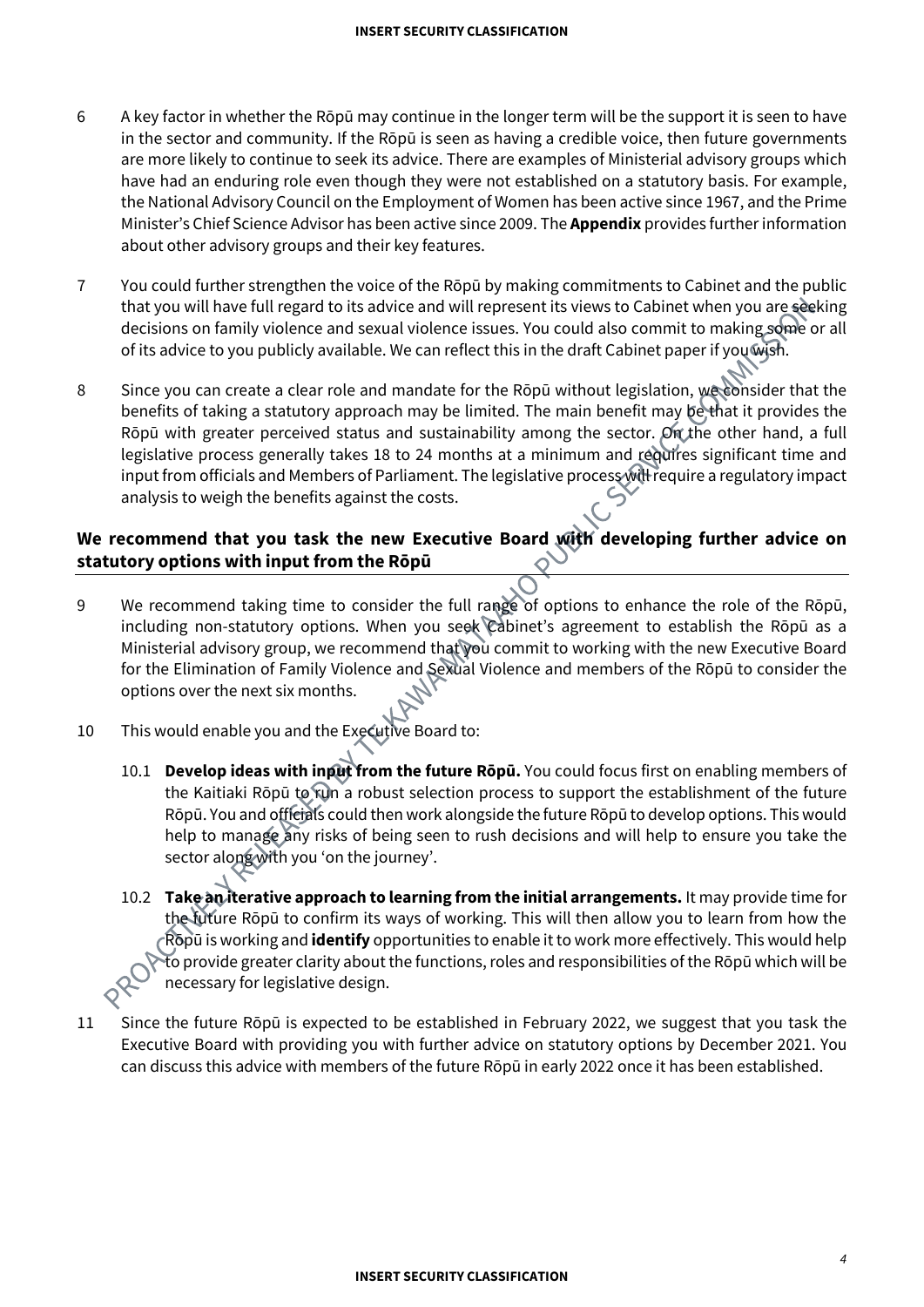## **The further advice on statutory options will need to work through key policy and process questions**

12 There are key policy and process questions that would need to be considered as part of this further advice. The following sections provide more detail on these questions.

#### *Problem and objectives*

- 13 Any legislative proposals should be designed with a clear understanding of what problem you are trying to solve and/or what you are trying to achieve, both in the design of the Rōpu itself and how it can contribute to improving outcomes for people impacted by family violence and sexual violence. Having clarity on these matters will help to ensure statutory provisions are well designed and unambiguous. It will also help you to consider the full range of non-statutory options that could also achieve your objectives.
- 14 There are also wider questions about the overall approach government takes to establishing or recognising tāngata whenua advisory groups in statute. There may potentially be implications for compliance with Te Tiriti if some groups are recognised in statute and others are not.

#### *Key legislative options and approaches*

15 You could consider a range of statutory mechanisms to enhance the role of the Rōpū. These can be tailored depending on what you are trying to achieve. You will also need to consider the appropriate balance between certainty and flexibility. The more that is prescribed in legislation, the less scope the Rōpū may have to determine its own ways of working, or to adjust these as the relationship matures.

#### 16 Key features you could consider include:

#### 16.1 **Establishment**

Provisions could either establish the group directly or require the relevant Minister to establish the group. These would have the same practical effect and would ensure that the group continues until the legislation is repealed.

# 16.2 **Purpose, scope and functions**

These provisions can vary significantly. The simplest provisions will state that the purpose of the group is to advise the relevant Minister on a certain topic, and may provide some details regarding the scope of the advice. They could also reflect the outcomes you are looking to achieve in relation to family violence and sexual violence.

### 16.3 **Membership, appointment, conditions and removal**

Provisions can specify the number of members to be appointed to the group, a term of appointment, details of the appointment process and other procedural matters. They could also set expectations about the characteristics that must be considered when members are appointed to the group. This could provide greater assurance that the Rōpū would include the right expertise and experience, and has support from the wider community and sector.

#### 16.4 **Operational and administrative matters**

Provisions can set out specific details of the operation and administration of the group. In the case of the Rōpū, you may consider creating requirements around how its advice should be considered and responded to. These would need to be balanced against the need to ensure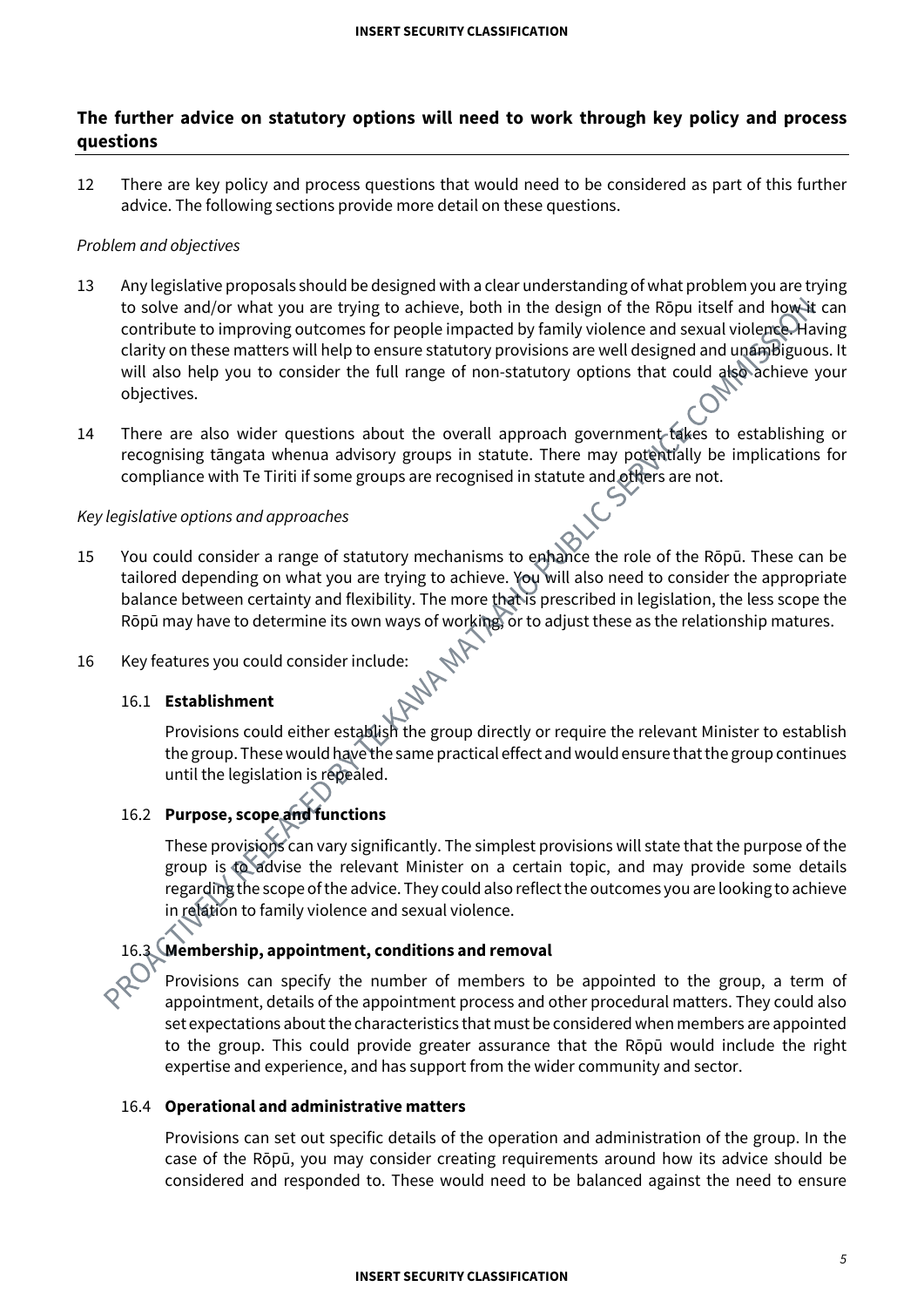Cabinet or the relevant Minister can make decisions on family violence and sexual violence issues without undue constraint. You may also consider requirements for the advice of the Rōpū to be shared or made public in certain circumstances.

17 The **Appendix** provides a comparison of existing advisory groups and their key features. Note that you can also reflect many key features in the Terms of Reference for the Rōpū agreed by Cabinet without legislative change.

#### *Appropriate statutory framework*

- 18 There is a key question about which legislation any statutory provisions relating to the Rōpū would sit within. Statutory provisions can be created either by establishing a new Act or by amending an existing Act. Note that government's arrangements for eliminating family violence and sexual violence are not underpinned by a specific Act. It is likely to be difficult to gain support for creating a new Act solely to establish the Rōpū. Amending any existing Act would require the agreement of the Minister responsible for that Act.
- 19 Based on preliminary analysis with the Ministry of Justice, our initial view is that **there may not be an**  appropriate existing statutory framework for such provisions. We considered a range of Acts and Bills that have some connection to family violence and sexual violence. These generally sit in the criminal justice system. Amending these Acts could risk the Rōpu being linked closely to the justice system rather than being part of a whole-of-government response to family violence and sexual violence:
	- 19.1 The **Family Violence Act 2018** is focused on the criminal justice response to family violence at an individual level. We consider it is unlikely to be appropriate to introduce 'system' elements into that legislation, and this could also result in a perceived deprioritisation of sexual violence in relation to family violence.
	- 19.2 The **Victims' Rights Act 2002** is focused on victims of offences. We consider this Act would not provide a sufficient platform for the intended focus of the Rōpū on wider strategic issues, including prevention.
	- 19.3 The **Sexual Violence Bill** is awaiting its second reading in Parliament. While the Bill has clear connections with the sexual violence aspects of this work (but not family violence), it amends Acts setting out the rules for court procedure across all types of court cases (such as the Evidence Act 2006). We consider it would be inappropriate to establish the Rōpu in Acts dealing with court procedure. Such provisions would also be unlikely to be within the scope of this Bill as authorised by Parliament.

The Public Service Act 2020 provides the statutory basis for the new Executive Board for the Elimination of Family Violence and Sexual Violence. However, creating specific provisions for Ministerial advisory groups (or to enable the creation of such groups) would not be within the scope of the Act, which is about the operation and ways of working of Public Service agencies. Any provisions in this Act would also have to be generic enabling provisions so would be unlikely to meet sector expectations of a specific provision related to family violence and sexual violence.

#### **Next Steps**

20 Once Cabinet has agreed to establish the new Executive Board for the Elimination of Family Violence and Sexual Violence, we recommend that you task the Executive Board with providing you with further advice on statutory options by December 2021.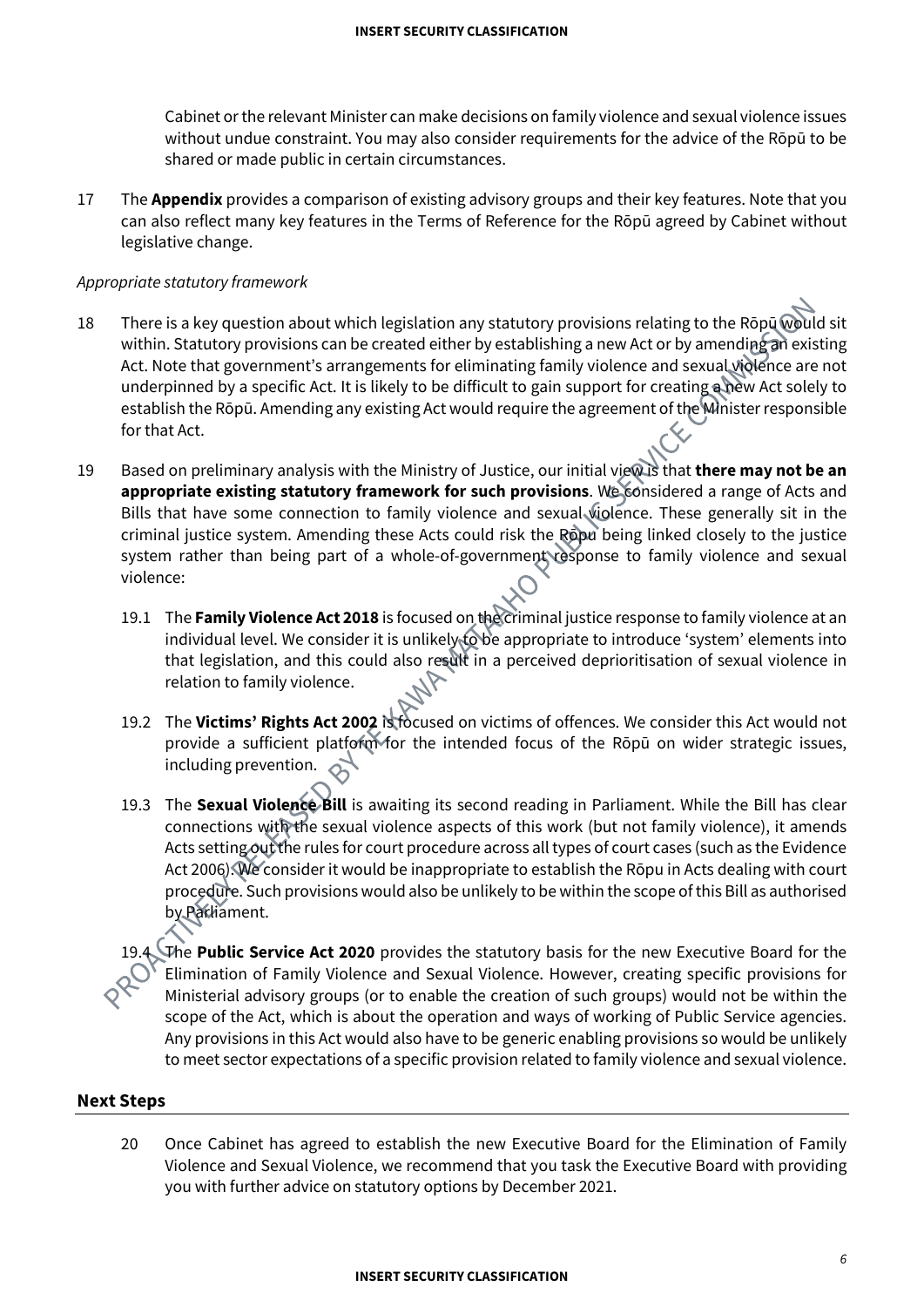#### **INSERT SECURITY CLASSIFICATION**

21 You can then discuss this advice with members of the future Rōpū from February 2022 once it has been established.

PRODECTIVE Y RECEIVED OF THE MANUFACTURE CORPUSSION AND DEVICE COMMISSION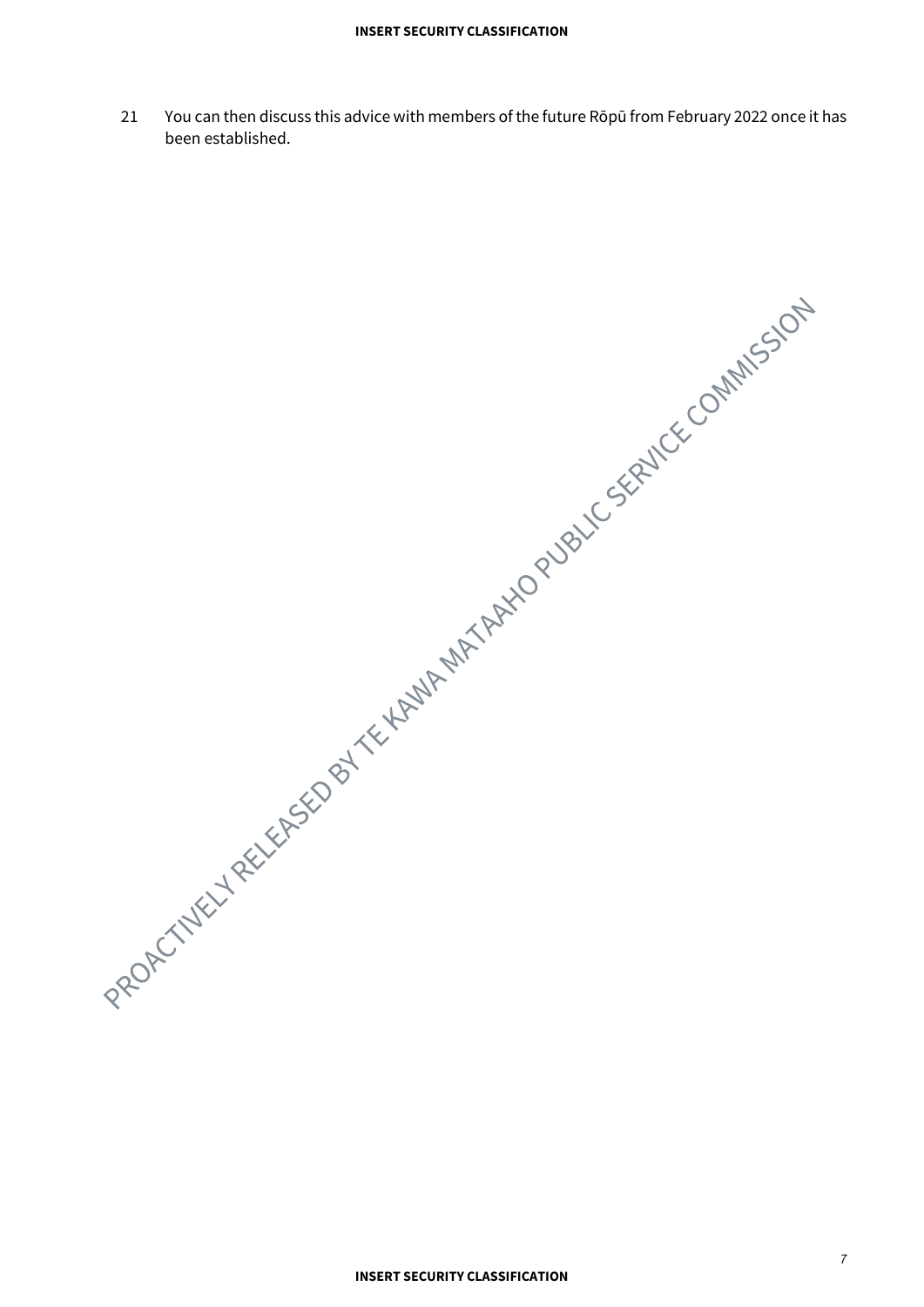## **Appendix – Key features of existing advisory groups**

| <b>Name</b>                                                                                                              | <b>Years</b><br>active | <b>Established via</b><br>legislation?                                             | <b>Key features</b>                                                                                                                                                                                                                                                                                                                                                                                                                                                                                                                                                        |  |  |
|--------------------------------------------------------------------------------------------------------------------------|------------------------|------------------------------------------------------------------------------------|----------------------------------------------------------------------------------------------------------------------------------------------------------------------------------------------------------------------------------------------------------------------------------------------------------------------------------------------------------------------------------------------------------------------------------------------------------------------------------------------------------------------------------------------------------------------------|--|--|
| National Advisory<br>Council on the<br>Employment of<br>Women                                                            | 1967 -<br>present      | <b>No</b>                                                                          | The Council's role is to:<br>advise the Minister for Women on matters referred by her/him concerning the employment of women<br>$\bullet$<br>express views and make recommendations as appropriate to the Minister for Women on matters relating to<br>$\bullet$<br>the employment of women<br>make representations or submissions as appropriate to public bodies such as Commissions of Inquiry<br>$\bullet$<br>subject to the approval of the Minister<br>promote the dissemination of information of the employment of women in New Zealand and overseas.<br>$\bullet$ |  |  |
| National Animal<br><b>Welfare Advisory</b><br>Committee<br><b>National Animal</b><br><b>Ethics Advisory</b><br>Committee | $? -$<br>present       | Yes - Part 4 of the<br>Animal Welfare<br>Act 1999                                  | The Act specifies:<br>• the Committees' functions, including requirements for the Minister to consult with the Committees when<br>making various Orders and using other statutory instruments under the Act<br>the appointment process for members of the Committees.<br>$\bullet$                                                                                                                                                                                                                                                                                         |  |  |
| Arms Advisory Group                                                                                                      | $2020 -$<br>present    | Yes $-$ s88 of the<br>Arms Advisory<br>Act 1983                                    | The Act specifies;<br>the group's purpose, which is to advise the Minister of Police on a range of matters relating to firearms, and<br>$\bullet$<br>operations<br>matters relating to appointment and removal of members and the operations of the group.                                                                                                                                                                                                                                                                                                                 |  |  |
| Māori Advisory<br>Group to Taumata<br>Arowai                                                                             | 2020-<br>present       | $Yes - s14$ of<br>Taumata Arowai<br>The Water<br>Services<br>Regulator Act<br>2020 | Note that the Māori Advisory Group's role is to advise Taumata Arowai, a Crown Agent, rather than a Minister.<br>The Act specifies:<br>the role and functions of the group<br>$\bullet$<br>appointment process for members<br>$\bullet$<br>requirements for the board of Taumata Arowai to have regard to the advice of the Māori Advisory Group and<br>$\bullet$<br>demonstrate how it has done so in its annual report, as well as providing the Māori Advisory Group with an<br>opportunity to include commentary in the annual report.                                 |  |  |
|                                                                                                                          |                        |                                                                                    |                                                                                                                                                                                                                                                                                                                                                                                                                                                                                                                                                                            |  |  |

The table below provides information about some existing Ministerial and other advisory groups and their key features.